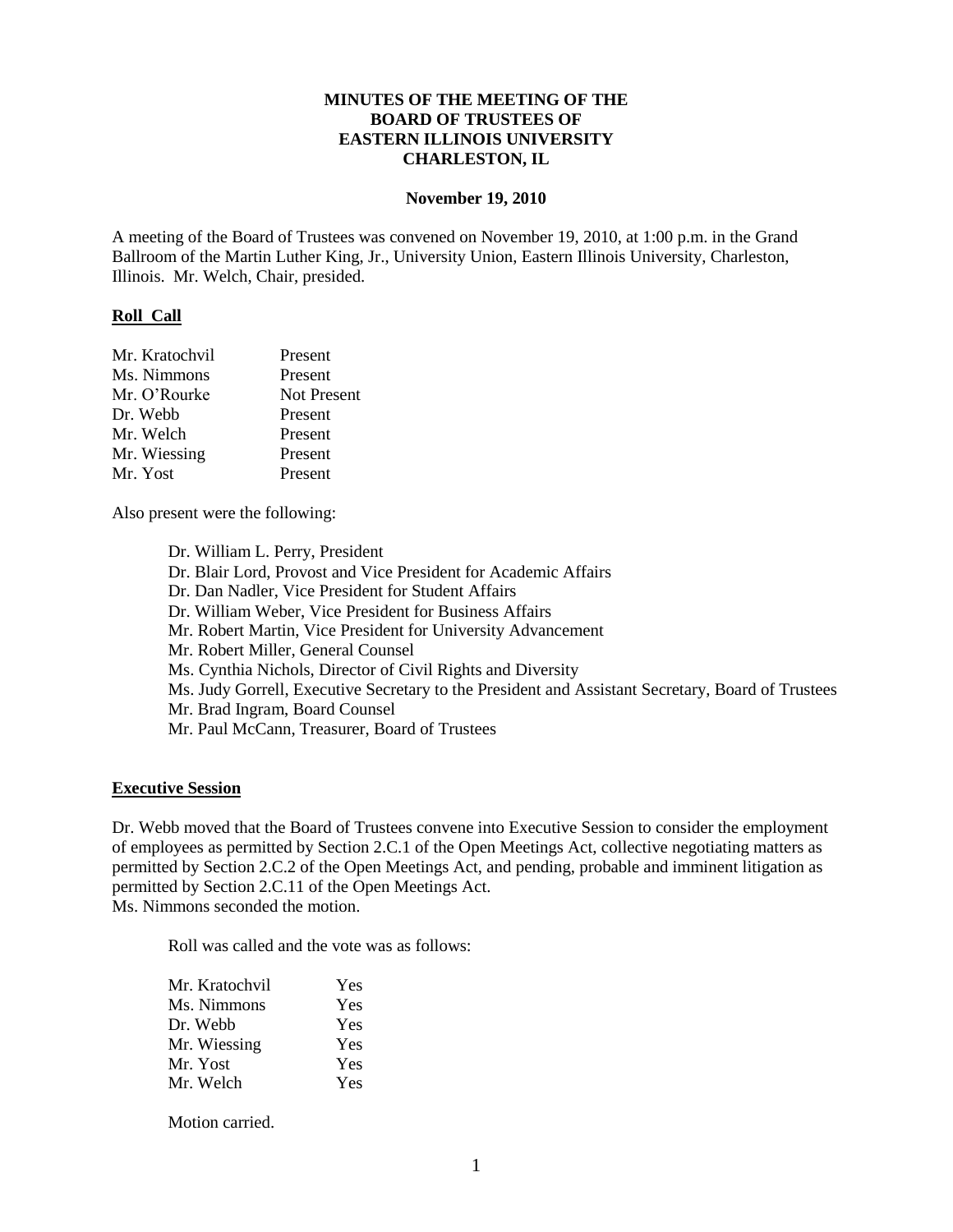Dr. Webb moved to return to Open Session. Mr. Welch seconded the motion.

Roll was called and the vote was as follows:

| Mr. Kratochvil | Yes |
|----------------|-----|
| Ms. Nimmons    | Yes |
| Dr. Webb       | Yes |
| Mr. Wiessing   | Yes |
| Mr. Yost       | Yes |
| Mr. Welch      | Yes |

Motion carried.

### **Action Items**

1. Dr. Webb moved to approve the minutes of the Board Meeting on September 3, 2010. Mr. Kratochvil seconded the motion.

Roll was called and the vote was as follows:

| Mr. Kratochvil | Yes |
|----------------|-----|
| Ms. Nimmons    | Yes |
| Dr. Webb       | Yes |
| Mr. Wiessing   | Yes |
| Mr. Yost       | Yes |
| Mr. Welch      | Yes |

Motion carried.

- 2. Executive Session Minutes Mr. Ingram reported that no action is to be taken at this time.
- 3. Mr. Yost moved to approve the Masonry Tuck Pointing at Booth Library from Mason's Masonry Restoration, Inc., Brownstown, IL at a cost of \$320,400 which includes a \$29,140 contingency. This purchase is for extensive masonry tuck pointing at all levels of the original Booth Library building. The fund source is appropriated funds. Dr. Webb seconded the motion.

Roll was called and the vote was as follows:

| Mr. Kratochvil | Yes |
|----------------|-----|
| Ms. Nimmons    | Yes |
| Dr. Webb       | Yes |
| Mr. Wiessing   | Yes |
| Mr. Yost       | Yes |
| Mr. Welch      | Yes |

Motion carried.

4. Mr. Kratochvil moved to approve the tuition rate change for undergraduate students from Kentucky, Iowa, Indiana, Missouri, and Wisconsin from 3.0 times the in-state rate to 1.0 times the in-state rate. Ms. Nimmons seconded the motion.

Roll was called and the vote was as follows:

Mr. Kratochvil Yes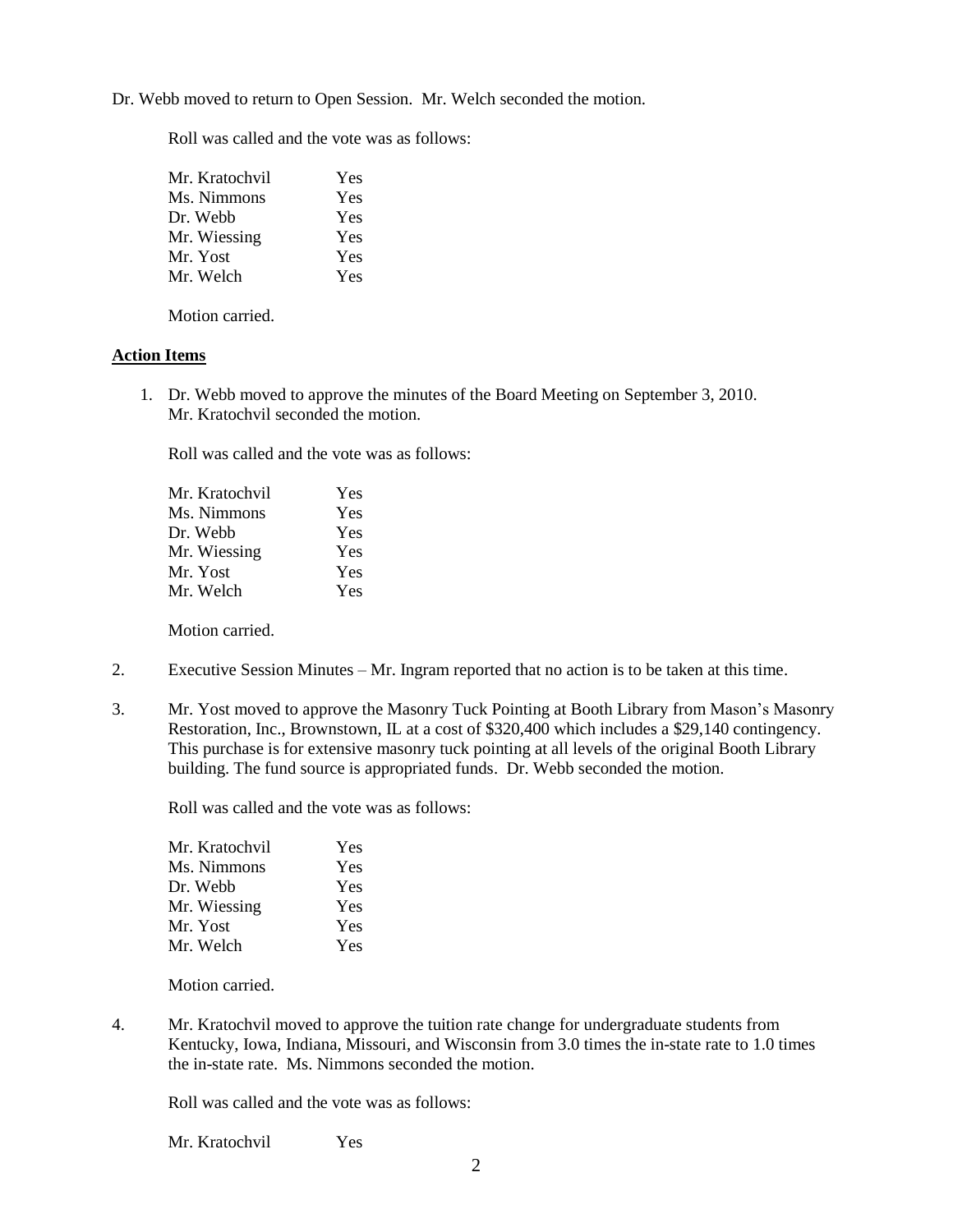| Ms. Nimmons  | Yes |
|--------------|-----|
| Dr. Webb     | Yes |
| Mr. Wiessing | Yes |
| Mr. Yost     | Yes |
| Mr. Welch    | Yes |

5. Mr. Kratochvil moved to grant faculty rank at the level of Assistant Professor to Mr. Robert Michael (Mike) Watts, Director of the Tarble Arts Center. Such action is consistent with Board of Trustees Regulations II.B.3.a., and is endorsed unanimously by the tenured/tenuretrack faculty of the Department of Art as reported by Mr. Glenn Hild, Chairperson of the Department. Granting faculty rank to Mr. Watts does not establish a faculty tenure-track line in the Department of Art or at the University. Ms. Nimmons seconded the motion

Roll was called and the vote was as follows:

| Yes |
|-----|
| Yes |
| Yes |
| Yes |
| Yes |
| Yes |
|     |

Motion carried.

6. Mr. Kratochvil moved to change the date of the September 2011 Board meeting from September 2 to September 16, which would allow the board members to attend the Athletic Hall of Fame activities. Mr. Yost seconded the motion.

Roll was called and the vote was as follows:

| Mr. Kratochvil | Yes            |
|----------------|----------------|
| Ms. Nimmons    | N <sub>0</sub> |
| Dr. Webb       | Yes            |
| Mr. Wiessing   | Yes            |
| Mr. Yost       | Yes            |
| Mr. Welch      | Yes            |
|                |                |

Motion carried.

Mr. Yost left the meeting at approximately 1:50 p.m. following the Action Items.

#### **Information Items**

#### **President's Report**

Dr. Perry asked Dr. Weber to make a presentation regarding the campus master plan update. Dr. Weber introduced Brandon Lipman, of Loebl, Schlossman, & Hackl, Inc., who served as consultant for the master plan update. Mr. Littman mentioned numerous changes that will be made as part of the campus master plan update. These changes include moving, relocating, or expanding 41 departments on campus. Mr. Littman also shared information on two sites on campus that are viable for expansion or building -- the site adjacent to the steam plant, and the area south of the Tarble Arts Center. The steam plant site will eventually become home to Student Services and IT Services, while the area south of Tarble is where the new science building will be located.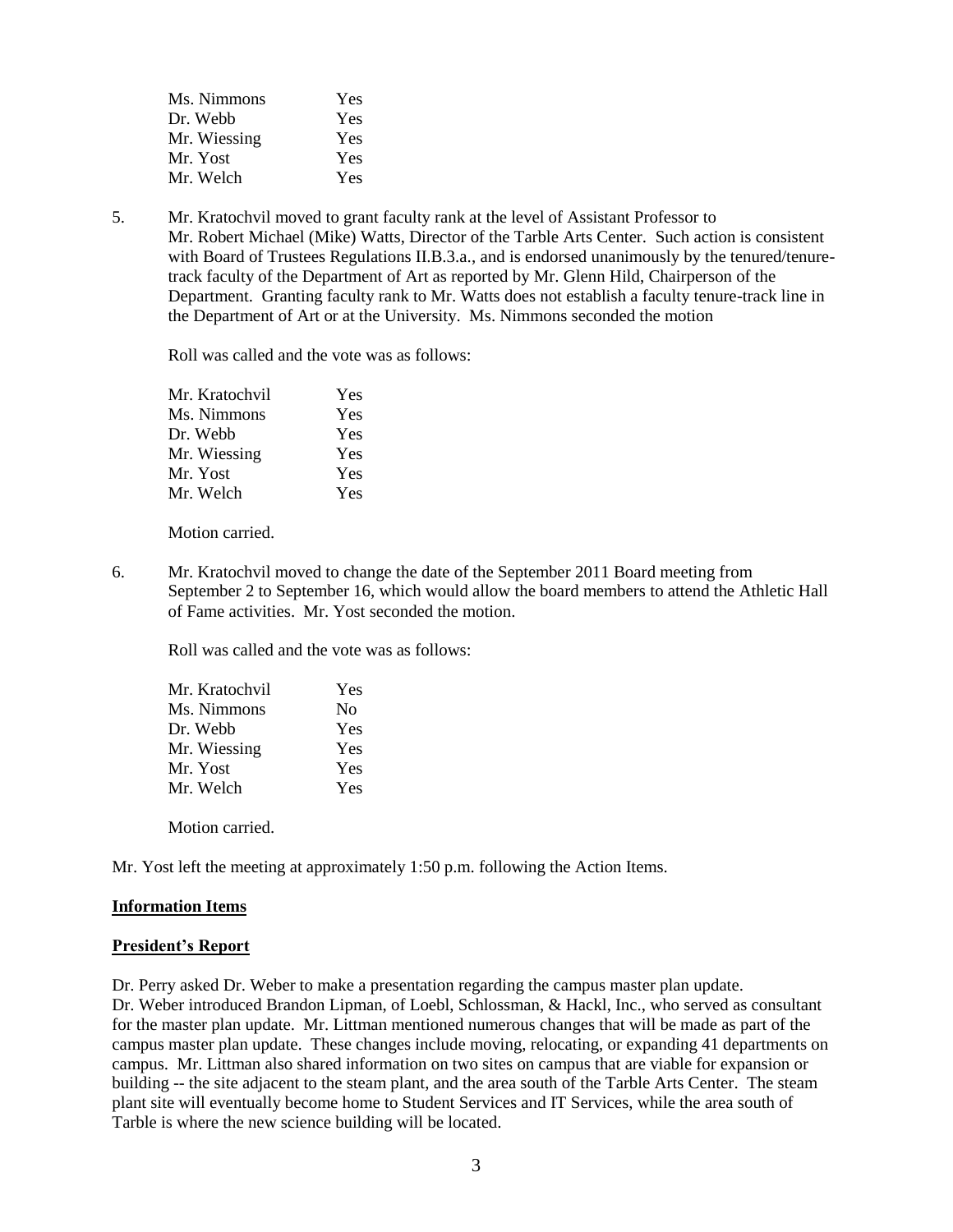Dr. Perry asked Dr. Lord to share information on faculty achievement. Dr. Lord introduced Dean Bonnie Irwin, who discussed the Center for Translational Humanities on campus. Dean Irwin then introduced Dr. Julie Campbell, who provided a report on the Center for Renaissance Studies at the Newbury Library in Chicago, which has invited Eastern Illinois University to join their Renaissance Studies Consortium.

### **Report from Board Chair**

Mr. Welch provided information on the Education/Finance Study Commission report, which shows that Illinois produces more credentials at a lower cost than the national average, including public research universities, public masters, and community colleges.

### **Committee Reports**

Executive/Planning Committee – Mr. Welch shared that there was a report on the NCAA reaccreditation visit, a strategic planning update, a budget update, an update on the campaign for EIU, and an update on legislative issues and the university borrowing bill.

Board Relations Committee – Ms. Nimmons expressed appreciation to several people and departments for their assistance to the External Steering Committee, and their work on the campaign kick-off event. Ms. Nimmons also shared that an update was given on donor recognition, Foundation awards, and new members of the Foundation Board.

Finance/Audit Committee – Dr. Webb reported that the committee met with Sherry McRaven, Internal Auditor, and is satisfied that procedures and processes are in line with all rules and regulations.

Board Regulations – No report.

Academic and Student Affairs Committee – Mr. Welch shared information on a report generated by the Illinois Community College System regarding institutions offering dual credit. He also mentioned updates on teacher accreditation, the textbook rental service, faculty development issues, shuttle bus operations, and student community service.

### **Earned Degrees Report**

Dr. Lord reported that 2990 degrees were awarded in 2010, which is down very slightly from the previous year. Elementary Education continues to be the largest undergraduate major, and Educational Administration is the largest Master's Degree program.

### **Alumni Association Report**

Mr. Gary Miller, President of the EIU Alumni Association, provided an overview of alumni activities. He reported that the Alumni Association tries to hold 35 to 40 events annually, and so far this year has held 17. These events have been attended by nearly 1500 alumni and guests. The Alumni Association also continues to publish an Alumni Association magazine twice annually. The current issue includes a feature on the university's capital campaign, and will be mailed to more than 84,000 households. Mr. Miller reported that nine alumni were honored with alumni awards during Homecoming weekend. He also mentioned the association's annual budget and support of various programs on campus, including funding for some alumni events.

### **Enrollment Report, Summer and Fall 2010**

Dr. Lord reported that there has been a slight decline in enrollment numbers, both for summer and fall enrollment. The fall enrollment of 11,630 is still quite close to previous goals of 12,000.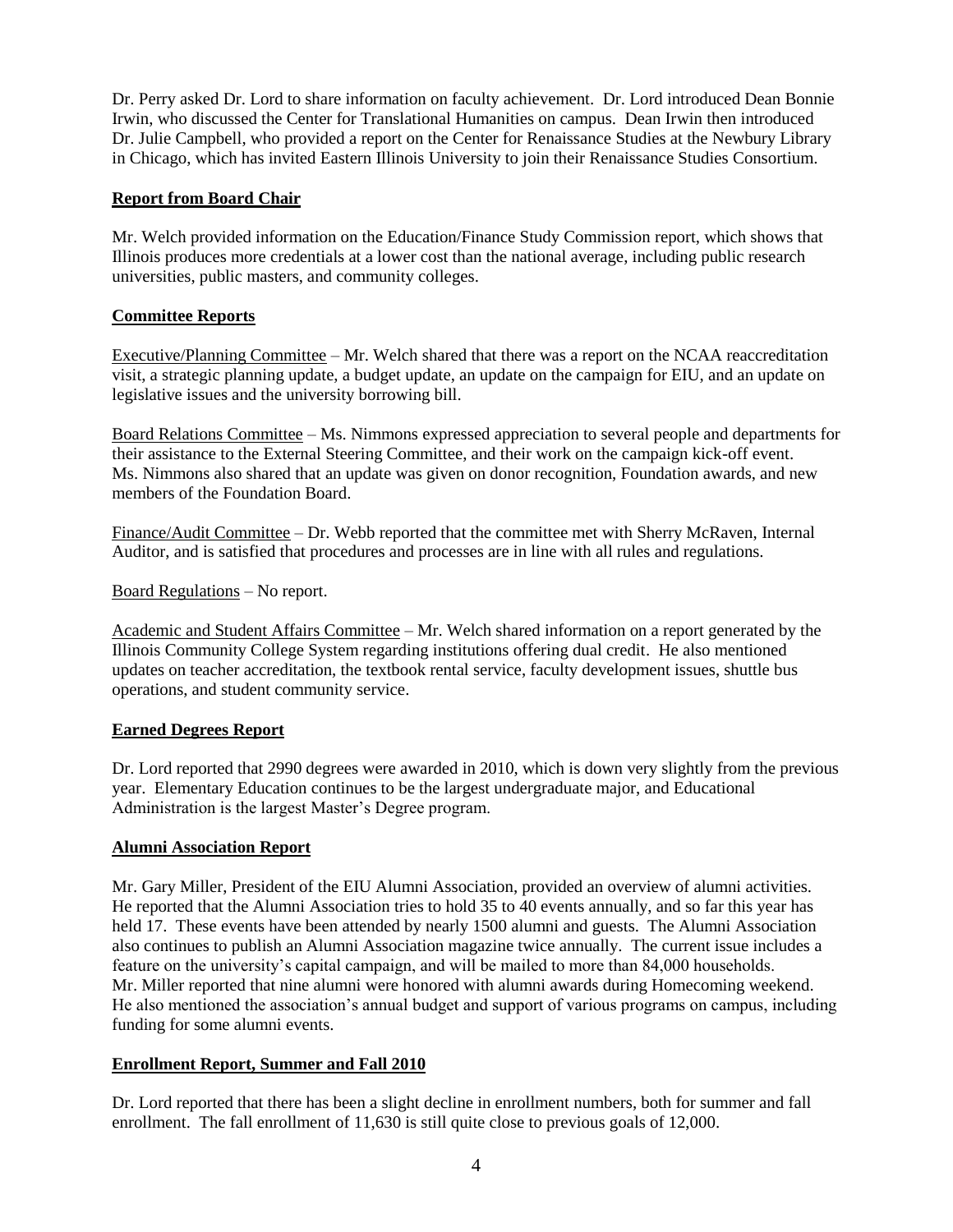# **Reports from Constituencies**

Faculty Senate – Dr. John Pommier gave a brief report, and mentioned a forum that was co-sponsored by the Faculty Senate and UPI. The forum was entitled "Funding Public Education, Who Pays and How". Speakers included Walter McMann from the University of Illinois at Champaign, Dr. Derek Markley and Dr. Charles Delman, both from EIU. The outcome of the forum was the development of a resolution regarding higher education finance, which has been forwarded to the IBHE and the Council of Illinois University Senates.

Student Government - Aaron Wiessing provided a Student Government report on behalf of Student Body President Michelle Murphy, who was ill. Mr. Wiessing mentioned upcoming student government elections, and the fact that there are 20 student government seats to be filled. He also mentioned the newly designed Student Government webpage, and the kick-off meeting for Panther Nation for basketball season.

### **Summary of Purchases \$100,000 – \$249,999**

| <b>Vendor</b>                                                                | <b>Type of Purchase</b>                                                 | <b>Bids</b>    | Amount    |
|------------------------------------------------------------------------------|-------------------------------------------------------------------------|----------------|-----------|
| <b>Tiger Direct</b>                                                          | Wireless hardware for<br>Lincoln/Douglas $&$ Thomas<br>residence halls. | $\overline{4}$ | \$130,521 |
| Conference Technologies $\&$<br>Perlmutter Purchasing Power<br>(split award) | Projectors & related items for<br>classrooms.                           | 20             | 106,519   |
| Krueger International                                                        | Stack chairs and carts for<br>University Union.                         | 1 <sup>a</sup> | 122,357   |

<sup>a</sup> No bidding required. Purchased through the IPHEC furniture contract.

## **Deposit & Investment Report**

For the quarter ending September 30, 2010: Operating Funds Investment Performance – The University had an average daily invested balance of \$76,004,240.62 and a net average daily balance of \$72,955,075.99. The annualized average yield was .19%. Endowment Funds Investment Performance – The Portfolio Market Value as of September 30, 2010 was \$523,809.11, which was a 10.4% return on investments for the quarter.

### **Income Producing Contracts**

Dr. Weber mentioned 3 grants specifically, those being a TRiO grant for student support services, which was recently renewed for an additional five years, a grant to Professor David Raybin in the English Department, as part of public service to direct a four week summer seminar for the National Endowment for the Humanities, and finally a grant from Edgar County for faculty in the Geology/Geography Department.

### **University Highlights**

Dr. Perry mentioned the kick-off event for the Campaign for Eastern, and the visit by Dr. Linda Birnbaum, who is the director of the National Institute of Environmental Health Sciences and the National